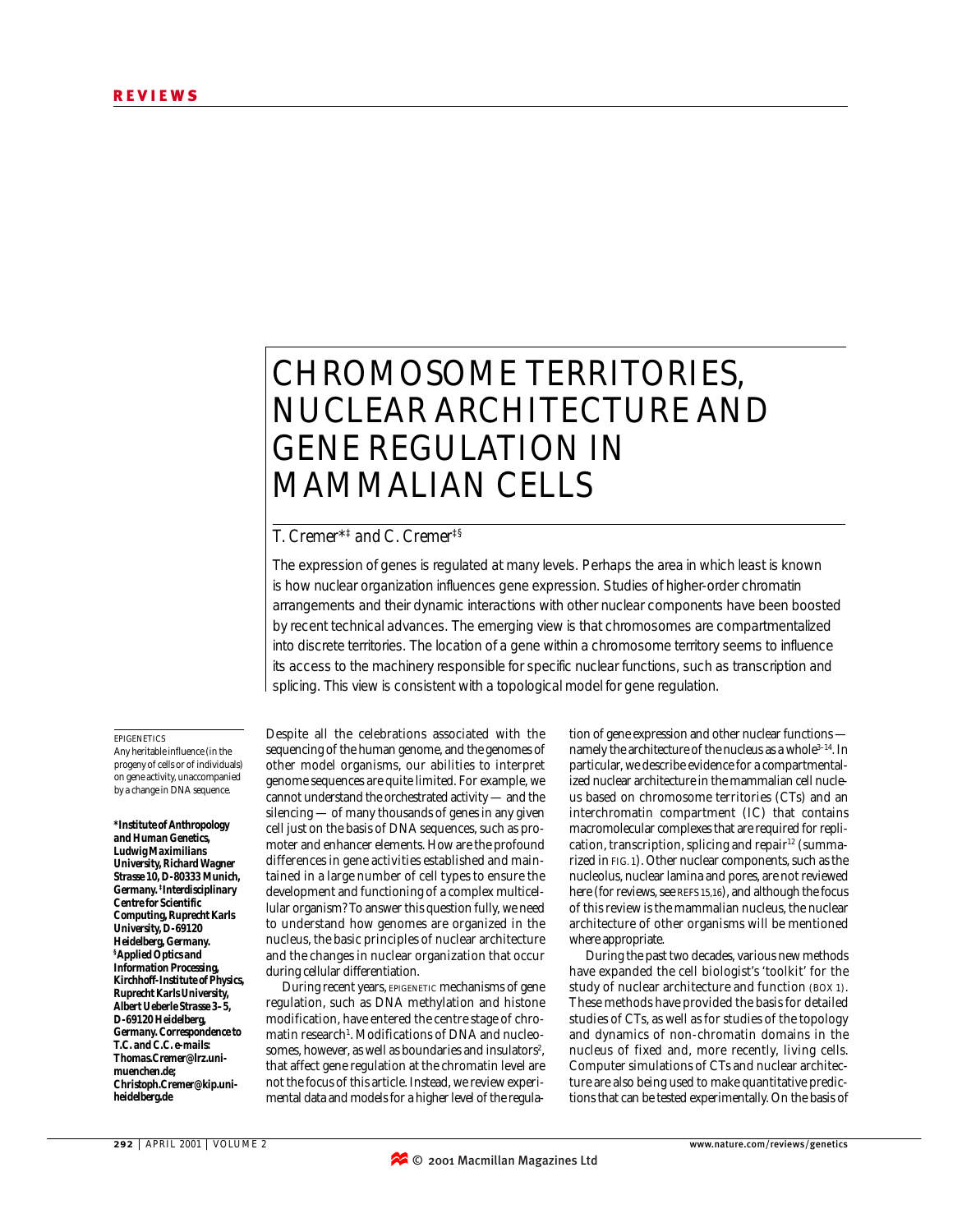

Figure 1 | **Model of functional nuclear architecture.** Structural features that support the chromosome-territory–interchromatin-compartment (CT–IC) model are shown. These features are drawn roughly to scale on an optical section taken from the nucleus of a living HeLa cell. Although experimental evidence is available to support these features, the overall model of functional nuclear architecture is speculative (see text). **a** | CTs have complex folded surfaces. Inset: topological model of gene regulation<sup>23</sup>. A giant chromatin loop with several active genes (red) expands from the CT surface into the IC space. **b** | CTs contain separate arm domains for the short (p) and long chromosome arms (q), and a centromeric domain (asterisks). Inset: topological model of gene regulation<sup>78,79</sup>. Top, actively transcribed genes (white) are located on a chromatin loop that is remote from centromeric heterochromatin. Bottom, recruitment of the same genes (black) to the centromeric heterochromatin leads to their silencing. **c** | CTs have variable chromatin density (dark brown, high density; light yellow, low density). Loose chromatin expands into the IC, whereas the most dense chromatin is remote from the IC. **d** | CT showing early-replicating chromatin domains (green) and mid-to-late-replicating chromatin domains (red). Each domain comprises ~1 Mb. Gene-poor chromatin (red), is preferentially located at the nuclear periphery and in close contact with the nuclear lamina (yellow), as well as with infoldings of the lamina and around the nucleolus (nu). Gene-rich chromatin (green) is located between the gene-poor compartments. **e** | Higher-order chromatin structures built up from a hierarchy of  $\text{chromatin fibres}^{88}$ . Inset: this topological view of gene regulation $^{27,68}$  indicates that active genes (white dots) are at the surface of convoluted chromatin fibres. Silenced genes (black dots) may be located towards the interior of the chromatin structure. **f** | The CT–IC model predicts that the IC (green) contains complexes (orange dots) and larger non-chromatin domains (aggregations of orange dots) for transcription, splicing, DNA replication and repair. **g** | CT with ~1-Mb chromatin domains (red) and IC (green) expanding between these domains. Inset: the topological relationships between the IC, and active and inactive genes<sup>72</sup>. The finest branches of the IC end between ~100-kb chromatin domains. Top: active genes (white dots) are located at the surface of these domains, whereas silenced genes (black dots) are located in the interior. Bottom: alternatively, closed ~100-kb chromatin domains with silenced genes are transformed into an open configuration before transcriptional activation.

CHROMOSOME PAINTING Visualization of individual, whole chromosomes by fluorescence *in situ* hybridization (FISH).

CENTROMERIC HETEROCHROMATIN Comprises the genetically inert, constitutive heterochromatin of the centromere and is built up from tandem repetitive DNA sequences.

these developments, we discuss a refined model of nuclear architecture — the CT–IC model — and its implications for understanding gene regulation at the topological level.

#### **Chromosome territories**

During the past 20 years, fluorescence *in situ* hybridization (FISH) techniques have been developed to detect specific DNA (or RNA) sequences in single cells. Combinations of fluorochromes can be used to distinguish numerous differently coloured chromosomal targets simultaneously in a single cell (for review, see REF. 17),

and CHROMOSOME PAINTING has unequivocally confirmed circumstantial evidence from the 1970s and early 1980s18,19 that chromosomes occupy discrete territories in the cell nucleus (for review, see REF. 5, BOX 1, FIG. 2). The FISH experiments further showed that CTs are composed of distinct chromosome-arm domains and chromosome-band domains<sup>20</sup> and allowed determination of the three-dimensional positions of individual active and inactive genes $21-24$  (FIG. 3).

More recently, an entirely different approach has been introduced to study CTs, in which nuclear DNA is labelled in living cells during the S phase. Labelled cells are followed through several cell cycles, resulting in the segregation of labelled and non-labelled sister chromatids into daughter nuclei during the second and subsequent mitotic events. This labelling/segregation (L/S) approach yields nuclei with distinct, replication-labelled patches. Each patch reflects the territory of a single chromatid and, occasionally, a partial chromatid owing to a sister chromatid exchange<sup>25,26</sup>. More detailed light- and electron-microscopic studies indicate that the three-dimensional CT structure might be reminiscent of a 'sponge': invaginating non-chromatin spaces or interchromatin channels extend from the CT periphery throughout the interior of the territory<sup>27-29</sup> (supplementary figure 1 online).

In combination with nucleotides that are directly conjugated to fluorochromes, the L/S approach allowed the first direct observation of individual CTs during the cell cycle of living cells<sup>30,31</sup>. Territories showed only small movements during an observation period of several hours<sup>32</sup>. However, this finding might be true only for the few cultured cell types studied so far and should not be generalized. In neuronal cells, large chromatin movements have been noted during differentiation<sup>4,33</sup> or in pathological situations<sup>34</sup>. Large-scale chromatin movements were also observed during the interphase of *Drosophila* cells35.

Chromosome painting has been used to examine whether reproducible arrangements of chromosomes exist in cells. The conclusions are conflicting and range from the claim that chromosomes show highly ordered arrangements<sup>36</sup>, to the conclusion that they barely show any order<sup>37</sup> or that the degree of order depends on the cell type38 (for a review of the older literature, see REF. 39). Recently, a correlation between CT location and human chromosome size was described, in which smaller chromosomes are generally situated towards the interior and larger chromosomes towards the periphery of the nucleus<sup>40</sup>. However, the finding that CTs with similar DNA content, but with very different gene densities, occupy distinct exterior and interior nuclear positions, indicates that gene content is a key determinant of CT positioning41. The distribution of human CTs 18 and 19 provides a striking example. Although both chromosomes have a similar DNA content (85 and 67 Mb, respectively), the gene-poor chromosome 18 territories were typically found at the nuclear periphery, whereas the gene-rich chromosome 19 territories were located in the nuclear interior $42$  (FIG. 4).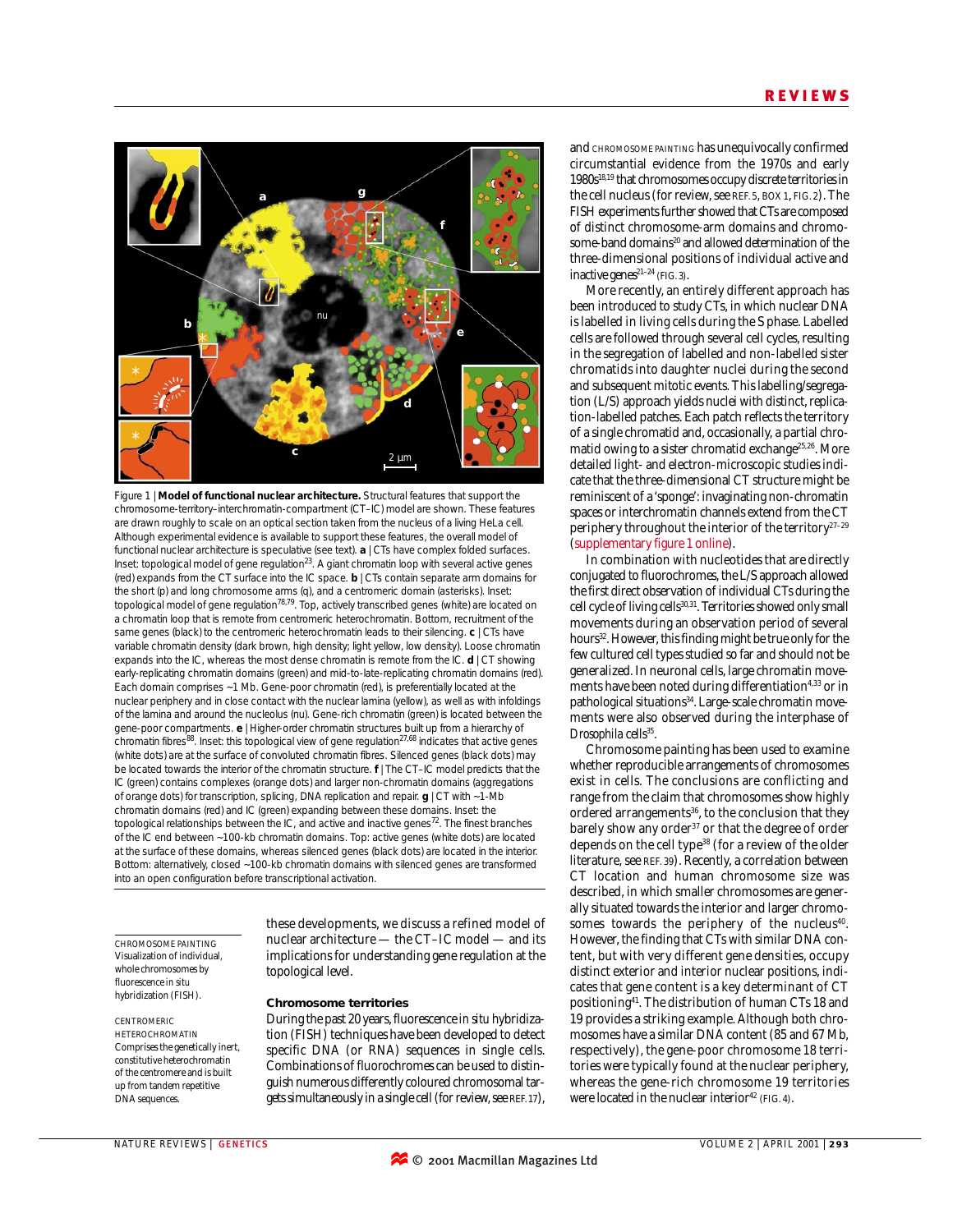# Box 1 | **The evolving toolkit for studies of nuclear architecture**

**The following chronology indicates when specific techniques were first introduced. In subsequent years, the techniques have been developed and improved, and continue to be used in studies of nuclear organization and function. References to original publications in this box should be regarded as examples.**

**1950s: Electron microscopy allowed studies of chromatin and other nuclear structures at ultrahigh resolution**55,58,94–96**.**

**1970s: Microbeam irradiation of chromatin in living-cell nuclei showed the presence of chromosome territories (CTs), and allowed the first studies of their arrangements and of post-irradiation dynamics in living cells**<sup>97</sup>**. Laser micro-irradiation was also used to manipulate chromosomes in living cells**<sup>98</sup>**. Recently, fluorescence recovery after photobleaching (FRAP) and fluorescence loss in photobleaching (FLIP) have allowed the study of rapid movements of nuclear proteins tagged with green fluorescence protein (GFP) throughout the nuclear space**60,99**.**

**1980s: In 1983,** EPIFLUORESCENCE MICROSCOPY **was combined with image reconstruction techniques to study the three-dimensional chromosome topography in polytene nuclei of** *Drosophila melanogaster*<sup>100</sup>**. In the mid-1980s, the first fluorescence-laser scanning microscopes were ready to use**<sup>101</sup>**. Since then, important efforts have been made to develop advanced types of laser microscope with resolution beyond the** ABBE LIMIT **of conventional light microscopy**102,103**. Submicrometre particle tracking has been used to directly measure the motion of interphase chromatin**<sup>104</sup>**. Spectral-precision distance microscopy (SPDM)**<sup>105</sup> **allows precise three-dimensional distance measurements down to the nanometre scale. The development of fluorescence-resonance energy-transfer (FRET) microscopy has allowed studies of macromolecule interactions in living-cell nuclei**<sup>106</sup>**.***In vivo* **fluorescence correlation spectroscopy (FCS) showed that nuclear poly(A) RNA moves by a diffusionlike process in the interchromatin space**<sup>107</sup>**. Fluorescence lifetime imaging (FLIM), based on the use of fluorochromes with different fluorescence lifetimes, has increased the number of targets that can be simultaneously discriminated in single-cell studies**108.

**1980s: Fluorescence** *in situ* **hybridization (FISH)**<sup>17</sup> **provided a tool for visualizing specific chromatin structures, from CTs, to chromosome arms and bands, down to the level of individual genes. Concomitantly, RNA** *in situ* **hybridization protocols were developed for studies of gene expression in single cells**<sup>109</sup>**.**

**1980s: Labelling of DNA using base analogues (BrdU, CldU, IdU) allowed visualization of early- and mid-to-late-replicating chromatin in the nuclei of fixed cells**110,111**. Replication labelling of DNA, followed by culture of cells for several additional cell cycles, provided another tool for visualizing individual CTs**<sup>25</sup>**. DNA-labelling protocols with fluorochrome-linked nucleotides allowed studies of CTs and higher-order chromatin domains in living-cell nuclei**30,31**.**

**1994: DNA fusion constructs for the expression of proteins tagged with GFP**<sup>112</sup> **allowed the visualization of specific proteins in living cells. Artificial chromatin structures that contain repeated** *lac* **operons were studied in living cells using GFP-tagged lac repressor protein**<sup>84</sup>**. Recently, GFP colour variants (for example, yellow and red fluorescent protein)**<sup>113</sup> **have opened the door to multicolour, living-cell studies of nuclear proteins. In combination with the visualization of chromatin, these advances will lead to rapid advances in our understanding of the topology, movements and dynamic interactions of chromatin and non-chromatin domains within living-cell nuclei.**

**1995: A first quantitative simulation of CTs was published**<sup>90</sup>**. Since then, several other mathematical and computer models have been developed to simulate higher-order chromatin structure and arrangements**91,114**. Computer models that allow the simulation of dynamic aspects of nuclear architecture are now being developed.**

EPIFLUORESCENCE MICROSCOPY The entire cell is illuminated and fluorescence is recorded through the same objective from an entire focal plane.

ABBE LIMIT Theoretical limit of lightmicroscopic resolution defined in 1873 by Ernst Abbe. This limit holds for conventional light microscopy but can be overcome by new laser microscopic approaches (BOX 1).

Another question is whether non-random associations exist between homologous CTs. Once again, there have been different answers, depending on the species and cell type. In *Drosophila* and other dipterans, associations between homologous chromosomes are a typical finding in diploid somatic cells<sup>43</sup>, whereas such associations — at least with regard to the larger chromosomes — occur infrequently and problably as random events in the nuclei of human lymphocytes and fibroblasts. We have observed more frequent homologous association of CTs for gene-dense, smaller chromosomes, such

as chromosome 19 (FIG. 4), but this finding can probably be explained by their preferential location in the nuclear interior41,42. In human T lymphocytes, a temporal and spatial association between chromosomes 15 was observed during late S phase, specifically at the  $15q11-q13$  region<sup>44</sup>. These regions contain the Prader–Willi syndrome (PWS) and the Angelman syndrome (AS) loci, which are subject to parental imprinting. Notably, cells from PWS and AS patients were deficient in association, and it was concluded that normal imprinting might involve mutual recognition and preferential association of chromosomes 15 during each cell cycle.

The enormous amount of shuffling of chromosome segments that has occurred during evolution is also relevant to this discussion. For example, a minimum number of 160 rearrangments distinguishes the mouse from the human karyotype45. It therefore seems highly unlikely that a functional nuclear architecture should require strict ordering of entire sets of CTs. Nevertheless, it is still possible that conserved arrangements of higher-order chromatin do exist — a proposition that can be tested by comparing chromatin arrangements in several cell types from different species.

### **Chromosome bands**

The banded pattern of mitotic mammalian chromosomes provides a well-known example of genome compartmentalization. The arms of mitotic chromosomes are composed of early-replicating bands, called Giemsalight (G-light) bands or R-bands, which alternate with mid-to-late-replicating G-dark bands. G-light bands have a high gene density and contain housekeeping and tissue-specific genes, whereas G-dark bands are gene poor and contain only tissue-specific genes. The highest gene density is noted in a fraction of R-bands, called the T-bands<sup>46</sup>. Late-replicating C-bands, which probably do not contain any genes at all, include CENTROMERIC HETEROCHROMATIN and some other segments of constitutive heterochromatin. Chromatin that reflects these bands in CTs is also organized in discrete domains $47$  (FIG. 3b). It is a commonly held view that replication begins at hundreds of dispersed nuclear sites in R/T-chromatin that is located in an interior nuclear compartment<sup>48</sup>. However, a recent study carried out in primary fibroblasts has contradicted this view and has shown that replication starts in a limited number of foci that surround the nucleolus<sup>49</sup>. The reason for this discrepancy is not clear at present. Mid-replicating chromatin comprises mostly G-dark chromatin and is predominantly observed in nuclear compartments that are located at the nuclear and perinucleolar periphery, as well as at invaginations of the nuclear lamina  $(FIG. 5)$ <sup>48</sup>. Late-replicating chromatin comprises heterochromatic regions and is located both at the nuclear periphery and in the nuclear interior.

In several cell lines, the formation of nascent RNA was observed in the interior nuclear compartment, which comprises the R/T-chromatin<sup>48</sup>. In another study, DNasesensitive, and most probably transcriptionally active, chromatin domains were found at the nuclear periphery,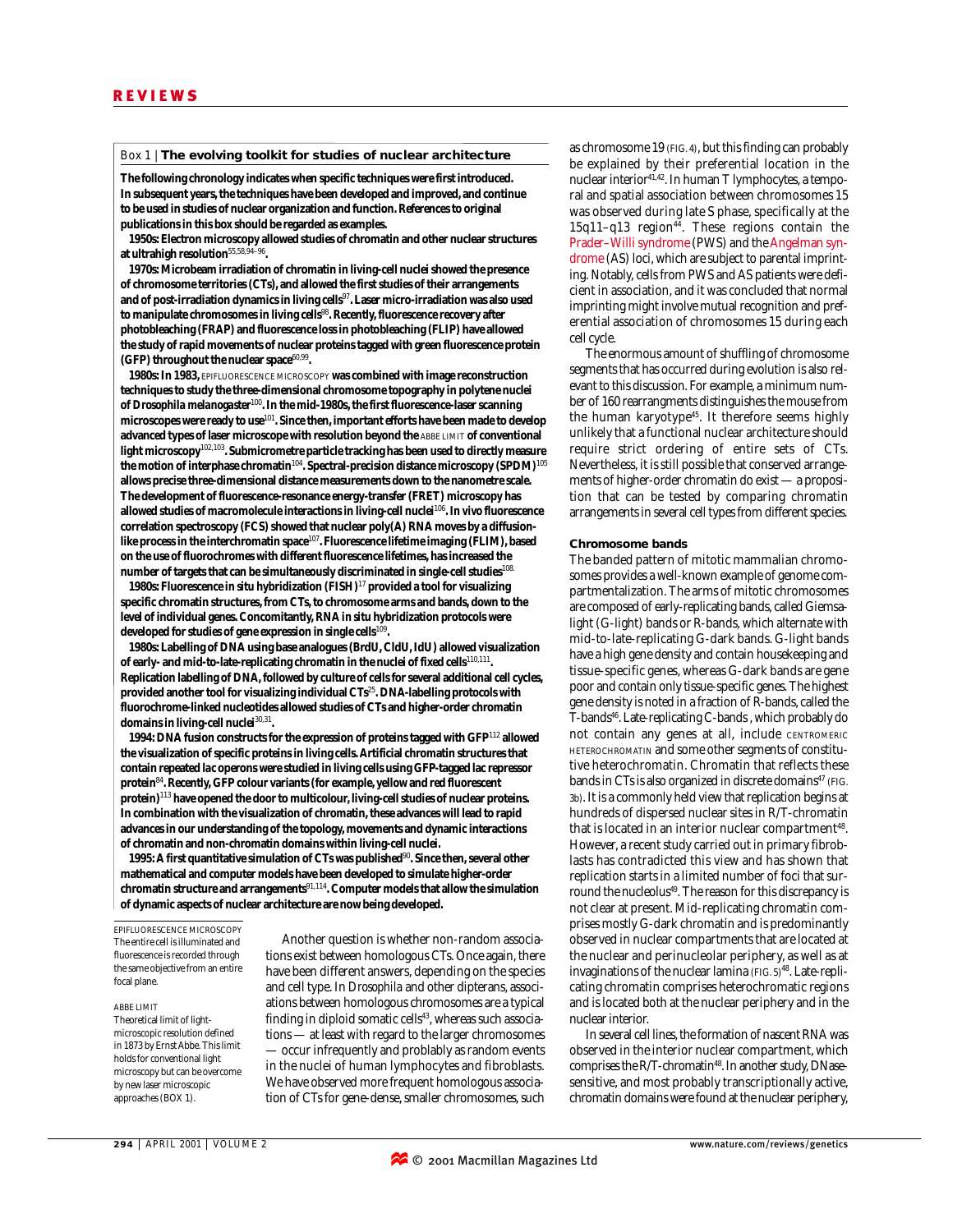

Figure 2 | **Chromosome territories in the chicken. a** | 4,6-diamidino-2-phenylindole (DAPI)-stained, diploid, chicken metaphase spread with macro- and microchromosomes. **b** | The same metaphase spread after multicolour fluorescence *in situ* hybridization with pseudocoloured chromosomes. Chicken chromosome paint probes (image courtesy of Johannes Wienberg) were labelled by a combinatorial scheme with oestradiol (1, 4, 5, 6), digoxigenin (2, 4, 6, Z) and biotin (3, 5, 6, Z). **c** | Oestradiol- and digoxigenin-labelled probes were detected using secondary antibodies labelled with Cy3 and fluorescein isothiocyanate (FITC); biotinylated probes were detected with Cy5-conjugated streptavidin. **d** | Mid-plane light optical section through a chicken fibroblast nucleus shows mutually exclusive chromosome territories (CTs) with homologous chromosomes seen in separate locations. (Note that only one of the two CTs for each of 4 and 6 is displayed in this section.) (Image courtesy of F. Habermann.)

which indicated that the nuclear periphery might function as a compartment for the spatial coupling of transcription and nucleocytoplasmic transport<sup>50</sup>. These discrepancies indicate that our understanding of the dynamics of higher-order chromatin is incomplete and that we should refrain from any attempts to generalize findings from one or a few cell types only.

## SPECKLES

Irregularly shaped regions that contain splicing factors. At the electron-microscopic level they correspond to interchromatin granule clusters (IGCs), which function in the storage and supply of components of the pre-mRNA splicing machinery, and perichromatin fibrils located in the vicinity of IGCs.

#### CAJAL BODIES

(also known as coiled bodies). Nuclear organelles of unknown function named in honour of Ramón y Cajal. Cajal bodies are possibly sites of assembly or modification of the transcription machinery of the nucleus.

## PML BODIES

Contain wild-type promyelocytic leukaemia (PML) protein and other proteins. Their function remains elusive, but might be related to transcription control.

#### **Focal chromatin aggregates**

Labelling of DNA with thymidine analogues in various living mammalian cells has provided compelling evidence for chromatin aggregates of DNA synthesis, termed replication foci (FIG. 5). Each replication focus consists of a cluster of active replicons together with replication factors, and has a DNA content of  $\sim$ 1 Mb51,52. During S phase, the replication machinery is assembled with a given 'replication focus' for the period that is necessary to complete its replication  $(-1 h)^{51,52}$ . For clarity, we restrict the use of the term 'replication focus' to this period of continuing DNA replication and use the term '~1-Mb chromatin domain' to describe focal chromatin aggregates on the order of several hundred kilobases to several megabases, irrespective of their involvement in specific nuclear functions.

The important point is that labelled  $\sim$  1-Mb chromatin domains remain visible after the completion of replication and are observed throughout several subsequent cell cycles, independent of the cell-cycle stage26,53,54. This finding indicates that these domains provide a high level of chromatin organization that

might assemble different sets of factors (for replication, transcription or repair) at different times during the cell cycle7 . It is not known whether each domain persists as an individual entity (composed of a continuous DNA segment or of several, non-contiguous segments) throughout the lifespan of a cell, or whether the DNAsequence composition of ~1-Mb domains changes with time, supporting a more dynamic view of chromatindomain assembly and disassembly. Space–time observations of fluorescently labelled ~1-Mb domains in the nuclei of living cells indicate that these domains have constrained Brownian motions, as well as occasional directed movements<sup>32</sup>.

## **Interchromatin compartment**

Apart from the higher-order chromatin compartments discussed so far, the nucleus also contains a largely chromatin-free space lined by chromatin-domain surfaces. A ribonucleoprotein network located in this space was first noted in electron-microscopic studies<sup>55</sup>. Recently, using fusion proteins of histone 2B tagged with green fluorescent protein (GFP), the entire chromatin complement was visualized in the nucleus of living HeLa cells together with a non-stained interchromatin space<sup>56</sup> (FIG. 6). At its most expanded sites, this space forms lacunas with diameters of up to several micrometres; at its finest branches, its width might be as small as a few nanometres and might be maintained by repulsive electrostatic forces between the apposed chromatin surfaces that line the branch<sup>12</sup>. Chromatin loops apparently can expand into this space<sup>28</sup> (FIGS 1f and 6). More expanded sections of the interchromatin space contain non-chromatin domains<sup>57</sup>, such as *SPECKLES*, CAJAL (OR COILED) BODIES and PML BODIES (for a review of early electron-microscopic evidence of nuclear bodies, see REF. 58). It is not clear whether non-chromatin domains represent storage sites of proteins or protein complexes, which are released to sites of action, or whether these domains might directly serve as functional sites<sup>59</sup>.

The existence of an interchromatin space is not very intriguing news: any meshwork of CHROMATIN FIBRES, by necessity, is embedded within an interchromatin space. Consider a model in which non-chromatin domains of increasing size push the surrounding chromatin fibres aside and locally expand the interchromatin space into lacunas (FIG. 6). Transcription and splicing factors freely roam the entire interchromatin space $60$ . They might form functional complexes directly at the sites of genes. Alternatively, (sub-) complexes are built up at distant sites and subsequently reach the genes by diffusion. In this model, the existence of an interchromatin space that contains non-chromatin domains would not require any pre-existing higher-order nuclear architecture above the level of the  $10$ - and  $30$ -nm chromatin fibres $61$ .

However, we argue for the existence of a 3D interconnected IC (synonym: interchromatin domain (ICD)  $compartment<sup>12</sup>$ ) with distinct structural and functional properties that have co-evolved with a dynamic chromatin-domain architecture (see also below). The IC starts at nuclear pores<sup>28</sup>, expands between CTs and into their interior, and possibly ends with its smallest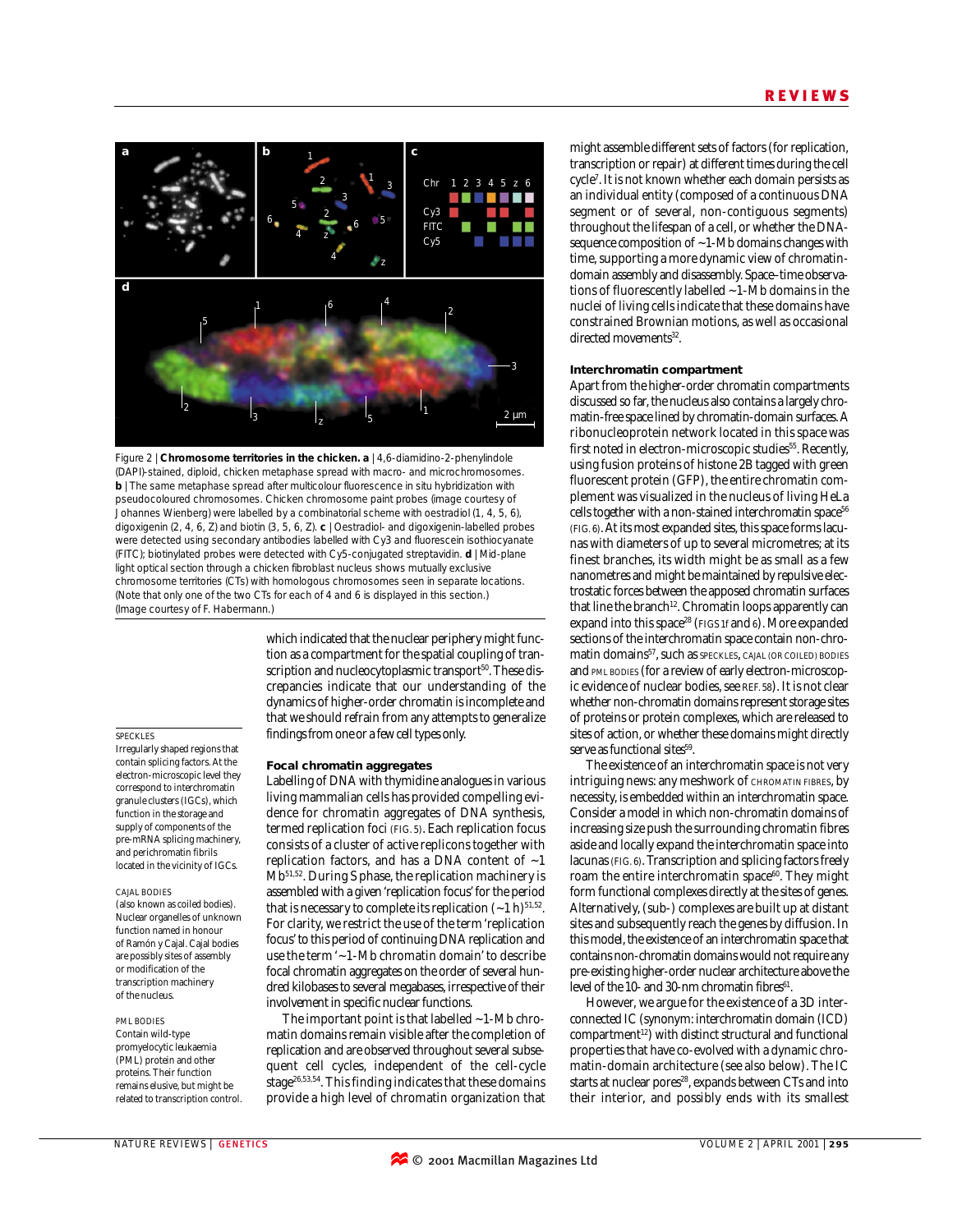

Figure 3 | **Features of human chromosome territories. a** | Two-colour painting of the p-arm (red) and the q-arm (green) of human chromosome 1 in a lymphocyte metaphase spread. **b** | Visualization of the two arms in a light optical section through a human diploid fibroblast nucleus (bottom) shows two distinct, mutually exclusive arm domains<sup>20</sup>. (Image courtesy of Steffen Dietzel). **c** | Painting of the human X chromosome (red) and several distal bands of its p-arm and q-arm (green) using MICRODISSECTION PROBES<sup>20</sup>. **d** | Visualization of the active and inactive X-chromosome territories (Xa and Xi, respectively) together with the respective distalband domains in a light optical section through a female human fibroblast nucleus. (Image courtesy of Joachim Karpf and Irina Solovei). **e** | Three-dimensional reconstructions of the Xa and Xi territories from a human female fibroblast nucleus (Reproduced with permission from REF. 22). The three-dimensional positions of the *ANT2* and *ANT3* (adenosine nucleotide translocase) genes are noted as green and blue spheres, respectively. Note that active *ANT* genes can be seen at the territory surface (two on Xa and one on Xi). The white box provides a transparent view of the Xi territory (pink), indicating the location of the inactive *ANT2* gene in the territory interior. **f** | Three-dimensonal reconstructions of two chromosome-17 territories, established from light optical serial sections through a human diploid fibroblast nucleus, show complex territory surfaces. (Image courtesy of Irina Solovei.)

branches between ~1-Mb and ~100-kb chromatin-loop domains (FIG. 1 and see below). We propose that surfaces of compact chromatin domains provide a functionally relevant barrier, which can be penetrated by single proteins or small protein aggregates, but not by larger macromolecular complexes above a certain threshold size. The IC (by definition) does not comprise the additional interchromatin space present between chromatin fibres in the interior of compact chromatin domains (FIG. 7c, see below). We further propose that spliced RNA can be complexed with proteins and exported to the nuclear pores in the IC space, thus preventing the entangling of RNA that is produced in the interior of compact chromatin domains.

A critical evaluation of the IC concept requires a detailed analysis of the movements of macromolecules and complexes in the nucleus. The kinetic and thermodynamic aspects of these studies support passive diffusion as the decisive mechanism that is responsible for the movement of factors and factor complexes<sup>60,62</sup>. The conditions that influence these movements (such as transient binding to immobile obstacles) have not yet been fully determined<sup>63,64</sup>. Microinjection of size-fractionated fluorescein isothiocyanate (FITC) dextrans into HeLa cell nuclei showed that 70- and 580-kDa dextrans (equivalent to DNA sizes of 106 and 878 bp,

respectively) freely diffused in the nucleus, whereas 2,000-kDa dextrans were essentially immobile<sup>65</sup>. Fluorescence recovery after photobleaching (FRAP) experiments (BOX 1) indicate 'homogeneous' movement of proteins at all nuclear sites, including bleached CTs<sup>60</sup>. This finding clearly indicates that proteins can move 'through' CTs. The IC concept requires that individual nuclear proteins or small protein complexes roam the entire interchromatin space (IC plus the interior of compact chromatin domains). By contrast, diffusion of larger (sub-) complexes should be constrained to the IC. Interchromatin channels that expand through CTs28 should even allow channelled movements of such complexes through the CTs. Experiments based on fluorescence microscopy at present lack the resolution to support or disprove the IC concept.

# **The CT–IC model**

Chromosome territories and the IC provide the fundamental components of the CT–IC model of a functional nuclear architecture. We first consider the essential features of this model and then (circumstantial) supporting evidence. The hypothesis that partial transcription complexes are pre-established in, and that their diffusion is restricted to, the IC has an important consequence: to fulfil its role as a functionally defined compartment, the IC requires a specific topology of transcriptionally active genes. Regulatory and coding sequences of these active genes can interact with the transcription machinery only when they are positioned at the surface of chromatin domains that line the IC, or on chromatin loops that extend into the IC (FIG. 1e,f). The argument can be extended to genes that are subject to short-term inactivation, the expression of which needs to be rapidly upregulated. By contrast, long-term or permanently silenced genes should be located within the interior of compact chromatin domains that are inaccessible to the transcription machinery, according to this model. In more general terms, genes that require long-term silencing should be physically separated from permanently active genes to an extent that allows their positioning in different chromatin compartments. Chromatin remodelling events that result in the positioning of genes into proper nuclear compartments are considered an essential part of gene-activation and gene-silencing mechanisms.

So much for the predictions of the CT–IC model. What about experimental evidence to support the model? In a first version of the CT–IC model, CTs were considered as compact objects with a smooth enveloping surface and it was assumed that an interchromatindomain compartment expanded between these smooth CT surfaces and was excluded from the entire CT interior66. Accordingly, it was predicted that genes could only be transcribed when they were located at the CT periphery in contact with the IC.However, contrary to this prediction, transcription and splicing was observed not only at the periphery but also in the interior of CTs27,67,68. Concomitantly, more detailed experimental studies of CT architecture showed that CTs have a complex, folded structure that results in a largely expanded surface with IC channels that penetrate into the CT

#### CHROMATIN FIBRES

These 30-nm fibres are produced by the compaction of 10-nm nucleosome fibres. Nucleosome fibres are visible under the electron microscope after treatments that unfold higher-order chromatin packaging into a 'beads-on-astring' 10-nm diameter form.

MICRODISSECTION PROBES DNA probes established from microdissected chromosomal subregions. The probes are useful for the labelling of chromosome arms and bands.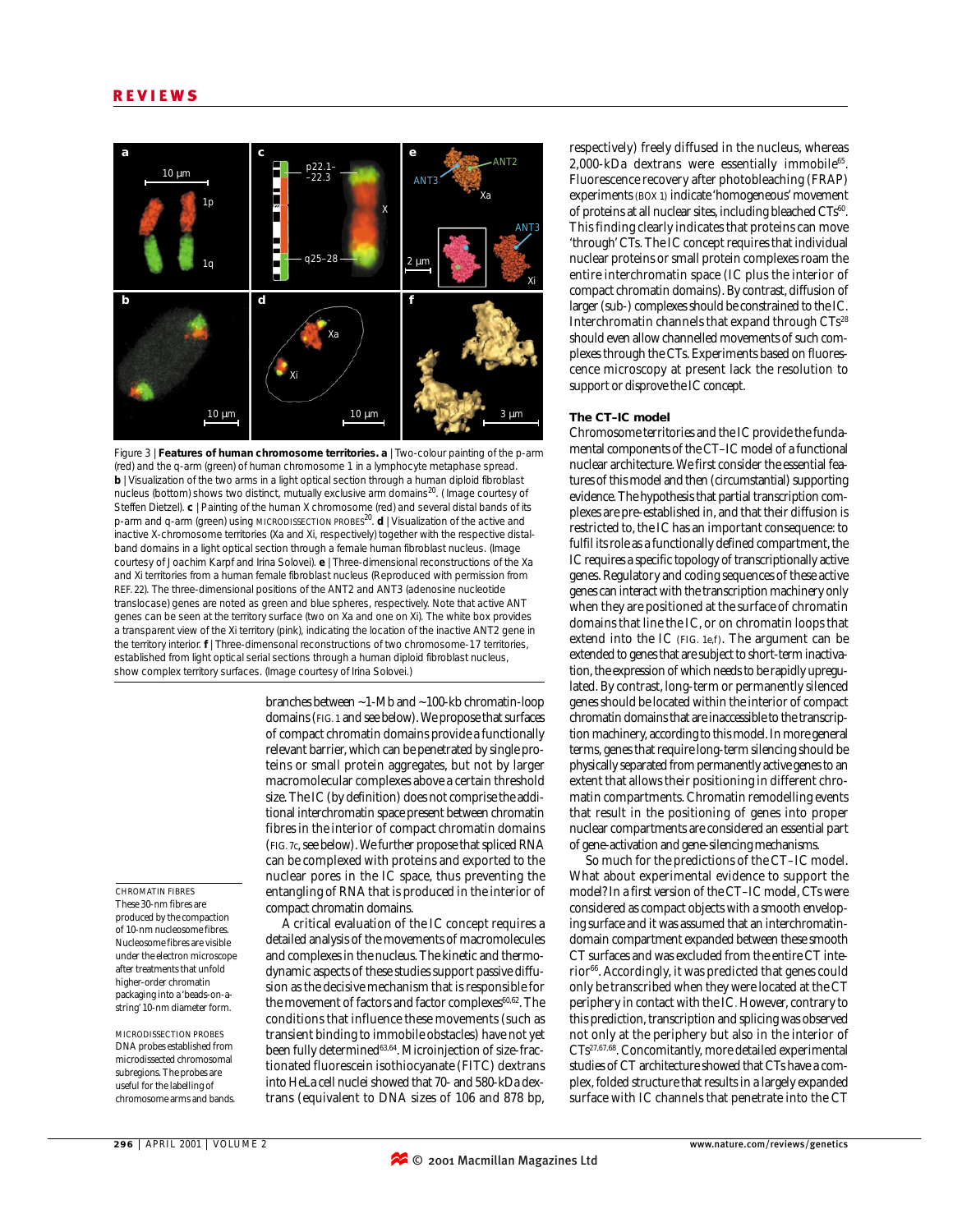# REVIEWS



Figure 4 | **Gene-rich and gene-poor chromosome territories.** Three-dimensional reconstructions of chromosome 18 (red; gene-poor) and 19 (green; generich) territories painted in the nucleus of a non-stimulated human lymphocyte. (Image courtesy of Marion Cremer and Irina Solovei.) Chromosome 18 territories were typically found at the nuclear periphery, whereas chromosome 19 territories were located in the nuclear interior42. **a** | X,Y view: a mid-plane section of the nucleus is shown as a grey shade. Only the parts of the territories below this section can be seen. **b** | X,Z view: the arrow marks the side from which the section in part **a** is viewed.



Figure 5 | **Early- and mid-to-late-replicating chromatin domains. a** | Mid-plane light optical section through the nucleus of an SH-EP N14 neuroblastoma cell fixed 20 h after direct two-colour labelling of DNA with Cy3- and Cy5-conjugated nucleotides at early and mid-S-phase, respectively, shows typical early- (blue) and mid-replicated chromatin (red)115. The cell shown is a daughter of the labelled cell produced after one cell division. The experiment shows that the arrangement of early- and mid-replicating chromatin domains is maintained from one cell cycle to the next. **b** | Light optical mid-section through the nucleus of an SH-EP N14 cell fixed three days after two-colour DNA labelling at early- and mid-S-phase shows several chromosome territories (CTs) with typical early- (blue) and mid-(red) replicated ~1-Mb chromatin domains115. Only a minority of CTs is labelled, which indicates that fixation was carried out after at least three post-labelling cell cycles. Note that the topology of mid-replicating chromatin (at the nuclear periphery and around the nucleoli) and early-replicating chromatin (in the interior nuclear compartment) was maintained through several post-labelling cell cycles. **c, d** | Midplane light optical section through the same cell nucleus shown in **a** immunostained with lamin B (green). A comparison of **c** and **d** shows that mid-replicating ~1-Mb chromatin domains (**c**, red) are closely associated with the lamina, in contrast to the early-replicating domains (**d**, blue). (Images courtesy of Lothar Schermelleh.) (Adapted with permission from REF. 115.)

interior<sup>12,27,29</sup>. Therefore, a transcribed gene can be located within the CT interior but still at a chromatin surface with direct access to the IC (FIG. 1c,d). The refined model prediction that nascent RNA is synthesized and spliced at chromatin-domain surfaces is supported by evidence that RNA synthesis and co-transcriptional splicing occurs in perichromatin fibrils that are located at chromatin-domain surfaces<sup>27,59,68,69</sup>. Further tests of the CT–IC model will require experimental procedures that allow the precise four-dimensional (space–time) mapping of active and silenced genes in relation to CTs, chromatin domains and the IC (see below).

The question of whether a nuclear matrix is an essential component of the *in vivo* nuclear architecture is still debated70,73.The CT–IC model is compatible with a three-dimensional continuous network of nuclear matrix core filaments<sup>70</sup> that branch within chromatin domains and/or within the IC<sup>71</sup>. However, a nuclear matrix in the sense of a continuous nuclear skeleton that organizes the nuclear chromatin is not a necessary condition of this model<sup>12</sup>. Computer modelling (see below) shows that CTs and nuclear organization consistent with experimentally available evidence can be simulated without such an assumption<sup>72</sup>. (For a thorough discussion of the nuclear matrix and its relevance to the CT–IC model see REF. 12.) The IC might be functionally equivalent to a dynamic *in situ* nuclear matrix<sup>7</sup>, which provides attachment sites, for example, for transcription and replication complexes<sup>74</sup>. The best-defined part of the nuclear matrix is the nuclear lamina, and its role in gene regulation has been studied most thoroughly in budding yeast (see, for example, REF. 75).

# **Gene topology and activity**

An important unsolved question concerns the threedimensional positions of active and inactive genes in relation to CTs, chromatin domains and the IC. Several groups have studied this and although the results are sometimes conflicting, they tend to support a non-random 3D organization of CTs. Peter Lichter and co-workers<sup>21</sup> noted that several active and inactive genes were preferentially located in the periphery of CTs. In another study<sup>22</sup>, the 3D positions of the adenine nucleotide translocase genes,*ANT2* and *ANT3*, were determined in the CTs of the active and inactive X chromosomes (Xa and Xi, respectively) of female human cell nuclei.*ANT2* is transcriptionally active on Xa, but is inactive on Xi, whereas *ANT3* is located in the pseudoautosomal region and escapes X inactivation.Active *ANT2* and *ANT3* genes were positioned towards the exterior of both X-chromosome CTs. By contrast, the inactive *ANT2* gene on Xi showed a shift towards the territory's interior (FIG. 3e). Denise Sheer and co-workers<sup>23</sup> described the 3D largescale chromatin organization of the major histocompatibility complex locus on human chromosome 6. Large chromatin loops that contain several megabases of DNA were observed to extend outwards from the surface of the chromosome 6 territory and possibly into the IC (FIG. 1a). Transcriptional upregulation led to an increase in the frequency with which active genes (but not inactive genes) were found on an external chromatin loop.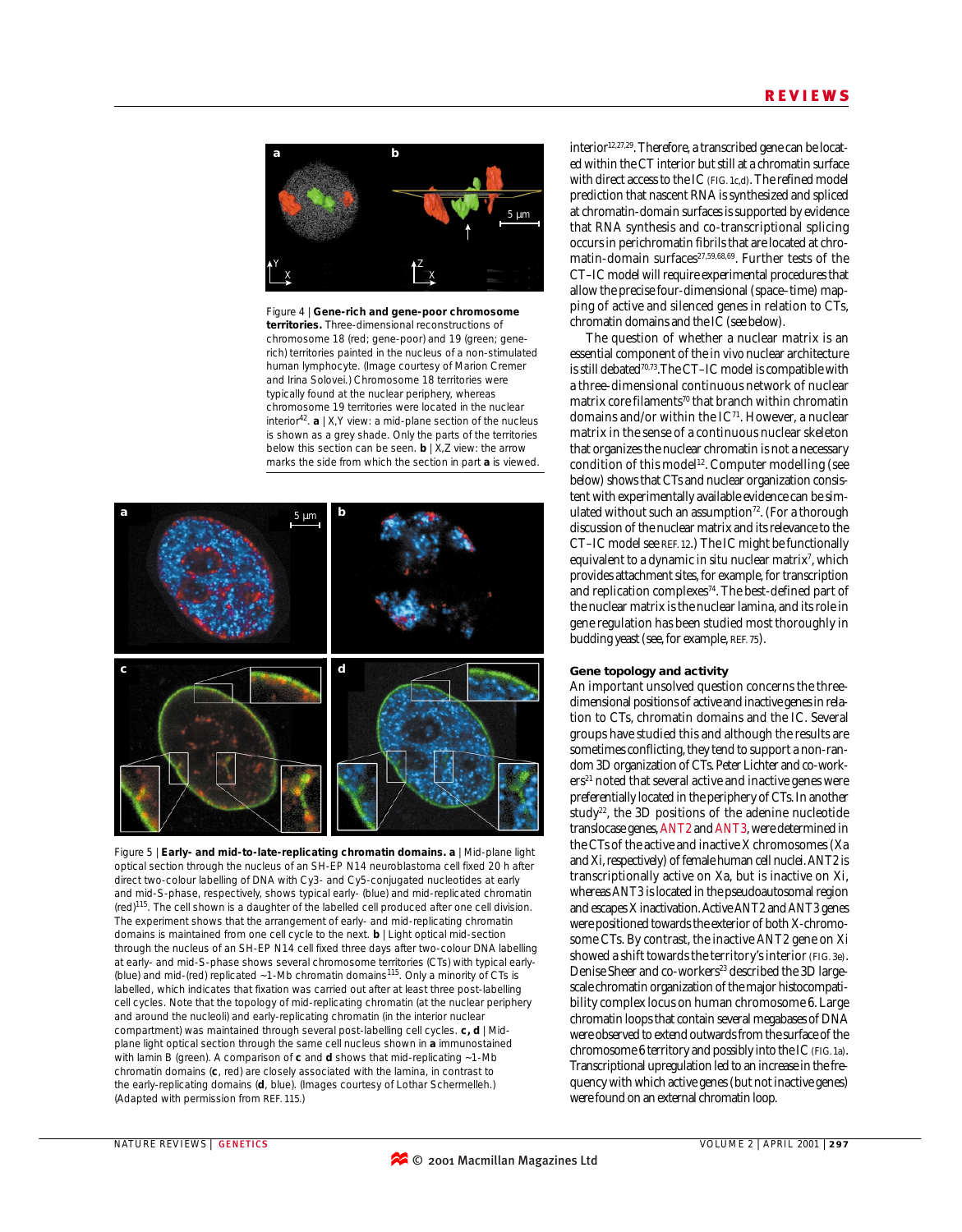# REVIEWS

#### CONFOCAL LASER SCANNING **MICROSCOPES** (CLSM). A three-dimensional cell is illuminated and the fluorescence is recorded point by point.

#### SC-35 DOMAINS

The essential non-snRNP (small nuclear ribonucleoprotein particles) splicing factor SC-35 shows a speckled distribution in the nucleus that co-localizes with snRNPs in speckles.



Figure 6 | **The interchromatin compartment.** LASER CONFOCAL sections through a HeLa cell nucleus with greenfluorescent-protein (GFP)-tagged H2B (cells kindly supplied by Ken Sullivan)<sup>56</sup>, and staining of speckles (image courtesy of Irina Solovei). **a** | Section showing GFP-tagged chromatin (high density, white; low density, grey), two nucleoli (nu) and the interchromatin compartment (IC) space (black). Note the variability in the width of this space with examples of IC lacunas (asterisks). The inset shows expansions of lesscondensed chromatin into the IC space at higher magnification. **b** | Speckles visualized in the same section using antibodies to the non-snRNP splicing factor SC-35. **c** | Overlay of sections (chromatin, green; speckles, red) shows that speckles form clusters in IC lacunas. These lacunas are only partially filled by the speckles, leaving space for other non-chromatin domains.

A spatial association of several actively transcribed genes, but not inactive genes, has also been observed with splicing-factor-rich speckles (FIG.  $6)^{76}$ . These domains were found preferentially at the periphery of CTs<sup>66</sup>. A specific topology of active genes with regard to speckles was further emphasized by David Spector and co-workers75 in living-cell studies using GFP-tagged splicing factors. On activation of a nearby gene, speckles formed finger-like protrusions towards the new site of transcription59,75. Whether genes can also move towards speckles is not yet known.

Several studies lend support to the hypothesis that the transcriptional status of genes is affected by their nuclear topology.An important role of heterochromatin in gene silencing has been well established in *Drosophila* cells<sup>35,77</sup>, which indicates that heritable gene silencing might require gene relocation events from a transcriptionally competent into a transcriptionally silent compartment. In support of this, Amanda Fisher and co-workers<sup>78,79</sup>

showed a dynamic repositioning of certain genes in mouse B and T cells that depends on their transcriptional status. The transcriptionally inactive genes were localized at centromeric heterochromatin clusters in contrast to transcriptionally active genes, which were positioned away from them (FIG. 1b). In a study of chromatin opening and transcriptional activation of the human β-globin locus, it was suggested that localization of this locus away from centromeric heterochromatin is required for general hyperacetylation and an open chromatin structure of this locus, but is not sufficient for high-level transcription<sup>80</sup>. Furthermore, several studies indicate a role for DNA motifs in gene positioning. A functional enhancer was shown to antagonize silencing of a transgene by preventing localization of a gene close to centromeric heterochromatin<sup>81</sup>. In another case, a Dnase-Ihypersensitive site was shown to relocate a transgene to the outside of a pericentromeric heterochromatin complex. Transcription, however, required a specific transcription factor. Reducing the dosage of this factor resulted in a reduced frequency of localization of the transgene to the outside of the heterochromatin complex and lower levels of transcription<sup>82</sup>. Finally, chromatin insulators can affect the nuclear localization and transcriptional status of genes<sup>83</sup>.

So far,*in situ* studies of gene positioning and changes in higher-order chromatin architecture have been carried out using FISH. However, this method can produce artefacts because it requires the fixation and permeabilization of cells and the denaturing of chromatin. Recently, an approach was developed that allows the visualization of transgenes and the monitoring of the gene product in living cells<sup>84,85</sup>. This methodological breakthrough promises great advances in our understanding of gene positioning and activity. For example, Tumbar and Belmont<sup>86</sup> showed that chromosome sites that contain such a transgene can show a significant change in position at specific times during the cell cycle, and that the timing of these movements can be changed by transcriptional activation.

# **Computer models**

The unfolding story of CTs and gene topology is complex. Current views of higher-order chromatin architecture, its dynamics and function are probably oversimplified or incorrect. Chromatin loops of different sizes have become a common textbook scheme, which purports to explain how chromatin packaging is achieved from the DNA level to the level of entire metaphase chromosomes<sup>87</sup>, but strong evidence for such schemes does not exist. A hierarchy of chromatin fibres<sup>88</sup> possibly coexists with, or is to some extent equivalent to, a hierarchy of chromatin domains (FIG. 1e,g). For example, it is possible that chromatin domains visualized by pulse labelling (see above) represent simply short segments of a higher-order chromatin fibre. Further experimental progress in understanding functional nuclear architecture will strongly depend on the development of models that make quantitative and experimentally testable predictions. In this section, we consider how computer simulations can help to inform the issue of nuclear organization.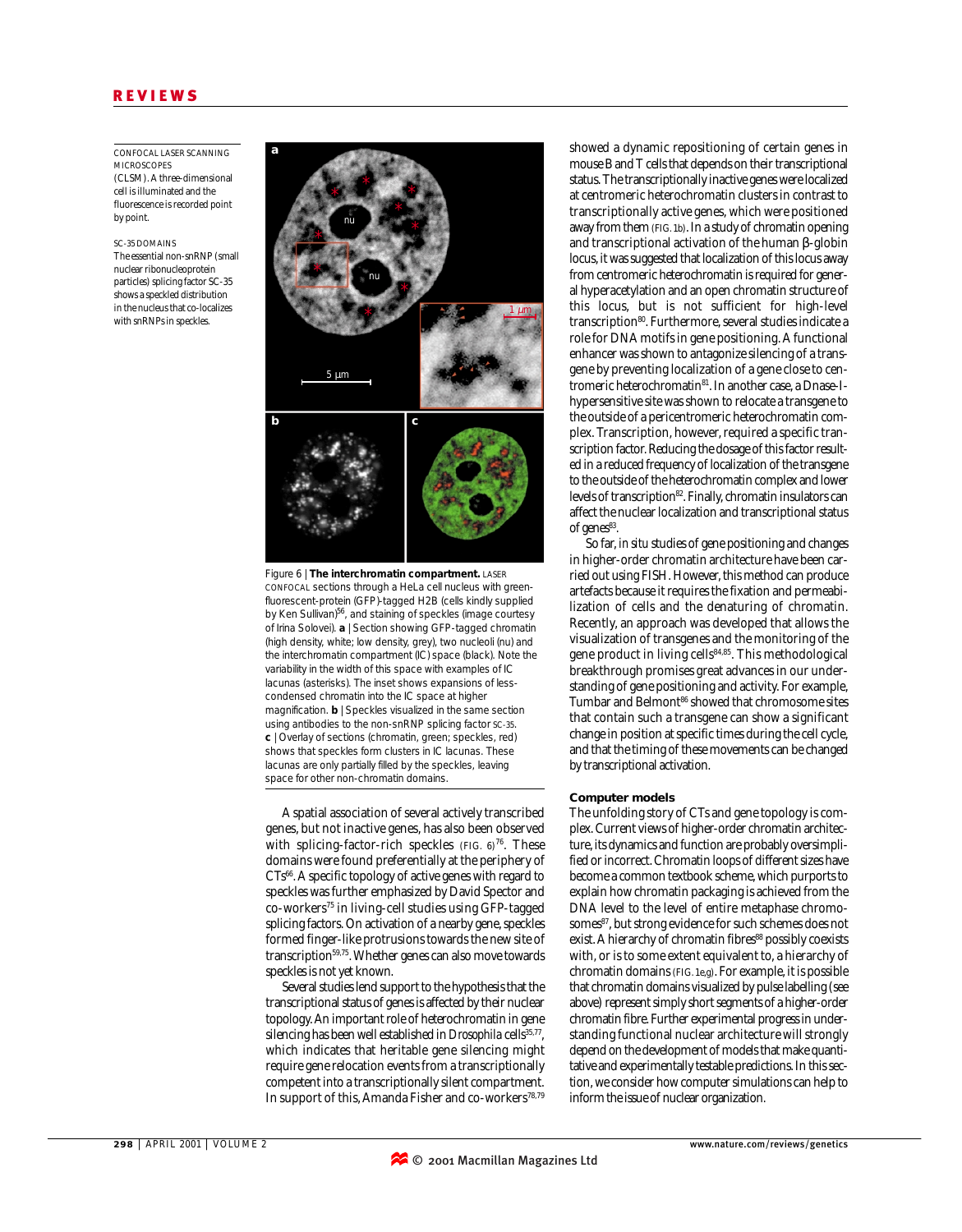

Figure 7 | **The multiloop subcompartment model. a** | Two ~1-Mb chromatin domains or 'subcompartments' are shown linked by a chromatin fibre (redrawn with permission from REF. 72). Each ~1-Mb chromatin domain is built up as a rosette of looped ~100-kb chromatin fibres. At the centre, loops are held together by a magnified LOOP BASE SPRING, which simulates the function of CHROMOSOME TERRITORY ANCHOR PROTEINS116. **b, c** | Two three-dimensional models of the internal ultrastructure of a ~1-Mb chromatin domain (image courtesy of Gregor Kreth; models redrawn with permission from REF. 12 © Begell House, Inc. (2000)). **b** | The nucleosome chain is compacted into a 30-nm chromatin fibre (visualized by cylinder segments) and folded into ten 100-kb-sized loop domains according to the multiloop subcompartment model. Occasionally, 30-nm fibres are interrupted by short regions of individual nucleosomes (small white dots). The arrow points to a red sphere, with a diameter of 30 nm, that represents a transcription factor complex. **c** | Each of the ten 100-kb chromatin domains was modelled under the assumption of a restricted random walk (zig-zag) nucleosome chain. Each dot represents an individual nucleosome. Nine 100-kb chromatin domains are shown in a closed configuration and one in an open chromatin configuration with a relaxed chain structure that expands at the periphery of the 1-Mb domain. The open domain will have enhanced accessibility to partial transcription complexes preformed in the interchromatin compartment. By contrast, most of the chromatin in the nine closed domains remains inaccessible to larger factor

Several computer models have been proposed to model higher-order chromatin structure up to the structure of entire CTs. Backfolding of chromatin fibres at some level is indispensable to obtain CTs: in models that dismiss such backfolding, chromatin fibres expand throughout much of the nuclear space, which results in a non-territorial interphase chromosome organization<sup>89</sup>. In the random-walk/giant-loop (RW/GL) model, chromatin loops with a size of several megabases are backfolded to an underlying structure, but otherwise each giant loop is folded randomly<sup>90</sup>. Another model, the multi-loop subcompartment (MLS) model, assumes that ~1-Mb chromatin domains are built up like a rosette from a series of chromatin-loop domains with sizes of ~100 kb, again assuming a random organization

complexes (arrows).

for each loop<sup>72</sup> (FIG. 7). These two models are useful to simulate CTs and both assume a RW folding of chromatin loops. Accordingly, these models are compatible with the assumption that specific positions of genes inside or outside a chromatin-loop domain are not required for activation or silencing. However, they do make different predictions: first, about the extent of intermingling of different giant chromatin loops and chromatin-loop rosettes; and second, about the interphase distances between genes and other DNA segments that are located along a given chromosome. The available experimental data, in our view, are more compatible with the MLS model than with the RW/GL model<sup>72</sup> (T.C. and C.C., unpublished data). Recently, the spherical ~1-Mb chromatin domain (SCD) model was introduced as a modified version of the MLS model. The SCD model does not make any assumptions about the internal structure of ~1-Mb chromatin domains, and it is possible to simulate, on a single PC**,** entire sets of CTs in human diploid cell nuclei together with the IC<sup>91</sup> (supplementary figure 2 online). This and other models have already been used to predict translocation frequencies after irradiation<sup>89,91-93</sup>.

#### **A global view of gene regulation**

The concept of CTs can be traced back to the early work of Carl Rabl, Theodor Boveri and Eduard Strasburger<sup>5</sup>. Models belong to the evolving toolkit for studies of functional nuclear architecture (BOX 1), and will be improved or replaced just as other outdated parts of the toolkit have been. Their value should be judged by their ability to stimulate further experiments that test their predictions. The essentials of a topological model for gene regulation can be summarized as follows: long-term changes in gene-expression patterns require a higherorder chromatin remodelling that reflects the repositioning of genes in open or closed higher-order chromatin compartments; and differentiating cells establish a cellspecific pattern of gene locations with respect to certain nuclear compartments, such as heterochromatin, the IC or the nuclear lamina. Compelling evidence for the predicted space–time structure and functions of the IC is at present lacking. Nevertheless, we believe that the proposal of the CT–IC model is timely and that it would be useful to put the following predictions to the test: long-term active genes, as well as genes that need to be turned on and off rapidly, are exposed at the chromatin-domain surfaces that line the IC, or are located on loops that extend into the IC (FIG. 1); long-term silenced genes are located in the interior of chromatin domains that are remote from the IC.

When considering different levels of gene regulation, we should keep in mind that evolution does not work like a designer who is keen to pursue a longterm plan for the most straightforward systems of gene regulation. A designer might have implemented a regulatory hierarchy that comprised many elements: regulatory DNA elements<sup>81,83</sup>, DNA methylation<sup>1</sup>, histone modifications<sup>1,80</sup>, and possible influences of chromosome territory and nuclear architecture. The different levels of the designer's

LOOP BASE SPRINGS In the multiloop subcompartment model of chromosome territory architecture, stiff springs were assumed to exist at the loop bases for a simulation of chromosome territory anchor proteins.

CHROMOSOME TERRITORY ANCHOR PROTEINS Proteins that are essential for the maintenance of chromosome territories.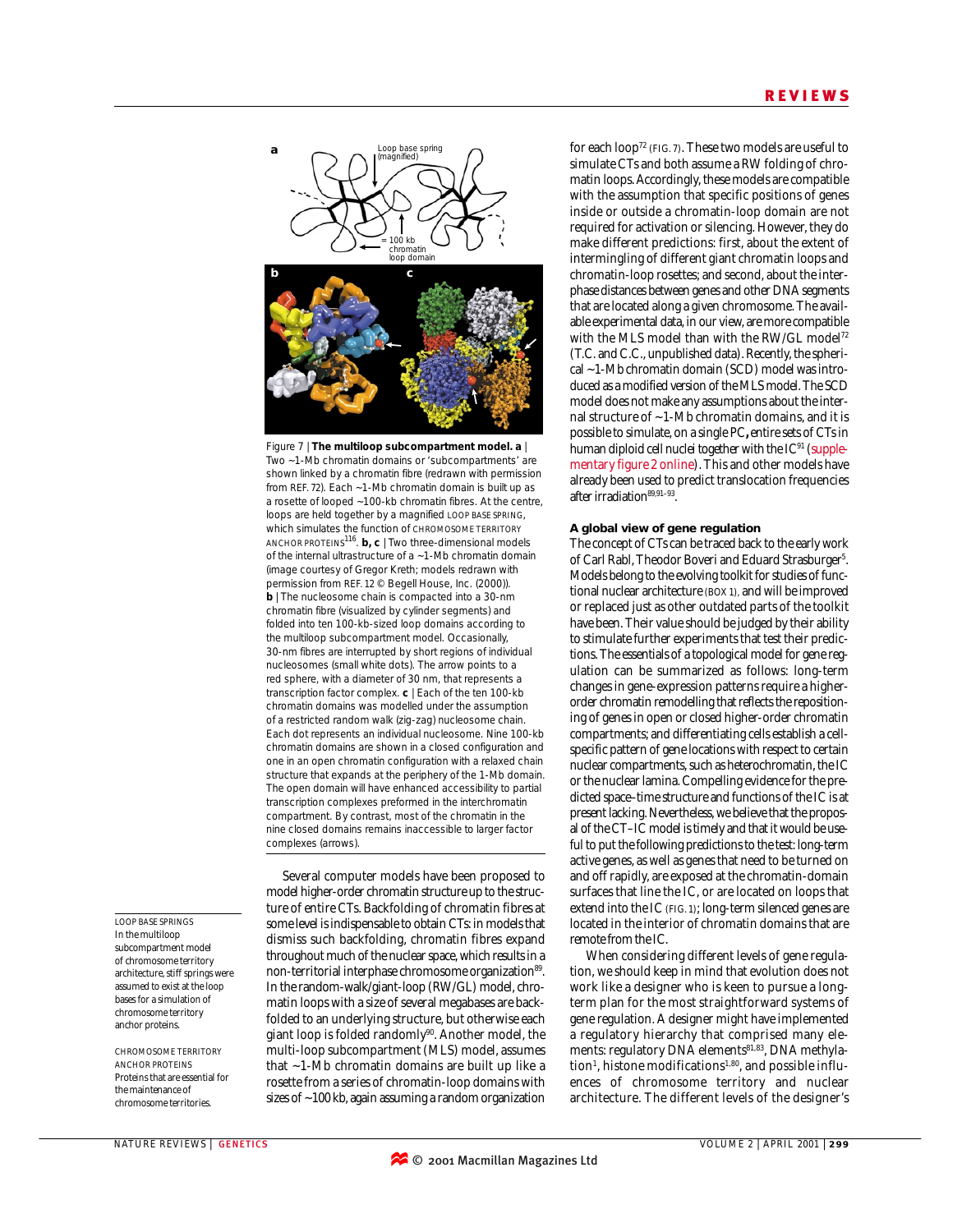hierarchy might show little dependence on each other and so we could safely study one level while neglecting the others. However, our knowledge of Darwinian evolution gives us good reason to expect complex, sometimes messy, interactions between all possible levels of gene regulation. A comprehensive model for these interactions does not yet exist, but we are in an age when genome sequencing, microarray technologies and proteomics offer high hopes for understanding not just the regulation of groups of

genes, but also, one day, entire genomes. We wish to emphasize our view that studies of the genome in the context of nuclear architecture are indispensable for a better understanding of the cell-specific orchestration of gene activity.

# **Links**

**DATABASE LINKS Prader–Willi syndrome | Angelman syndrome |** *ANT2* **|** *ANT3*

- 1. El-Osta, A. & Wolffe, A. P. DNA methylation and histone deacetylation in the control of gene expression: basic biochemistry to human development and disease. *Gene Expression* **9**, 63–75 (2000).
- 2. Bell, A. C. & Felsenfeld, G. Stopped at the border: boundaries and insulators. *Curr. Opin. Genet. Dev.* **9**, 191–198 (1999).
- 3. Blobel, G. Gene gating: a hypothesis. *Proc. Natl Acad. Sci. USA* **82**, 8527–8530 (1985).
- 4. Manuelidis, L. A view of interphase chromosomes. *Science* **250**, 1533–1540 (1990). **An excellent attempt to integrate a multitude of experimental findings in the framework of a functional higher-order chromatin architecture. This paper is still a 'must read'.**
- 5. Cremer, T. *et al.* Role of chromosome territories in the functional compartmentalization of the cell nucleus. *Cold*
- *Spring Harb. Symp. Quant. Biol.* **58**, 777–792 (1993). 6. Spector, D. L. Nuclear organization and gene expression. *Exp. Cell Res.* **229**, 189–197 (1996).
- 7. Berezney, R. & Wei, X. The new paradigm: integrating genomic function and nuclear architecture. *J. Cell. Biochem.* **31**, S238–S242 (1998).
- 8. Lamond, A. I. & Earnshaw, W. C. Structure and function in the nucleus. *Science* **280**, 547–553 (1998).
- 9. Park, P. C. & De Boni, U. Dynamics of structure–function relationships in interphase nuclei. *Life Sci.* **64**, 1703–1718 (1999).
- 10. Marshall, W. F. & Sedat, J. W. Nuclear architecture. *Results Probl. Cell Differ.* **25**, 283–301 (1999). 11. Chevret, E., Volpi, E. V. & Sheer, D. Mini review: form and
- function in the human interphase chromosome.
- *Cytogenet. Cell Genet.* **90**, 13–21 (2000). 12. Cremer, T. *et al.* Chromosome territories, interchromatin domain compartment and nuclear matrix. An integrated view of the functional nuclear architecture. *Crit. Rev. Eukaryotic Gene Expression* **12**, 179–212 (2000).
- 13. Gonzalez-Melendi, P. *et al.* The nucleus: a highly organized but dynamic structure. *J. Microsc.* **198**, 199–207 (2000).
- 14. Leitch, A. R. Higher levels of organization in the interphase nucleus of cycling and differentiated cells. *Microbiol. Mol. Biol. Rev.* **64**, 138–152 (2000).
- 15. Carmo-Fonseca, M., Mendes-Soares, L. & Campos, I. To be or not to be in the nucleolus. *Nature Cell Biol.* **2**, E107–E112 (2000).
- 16. Stoffler, D., Fahrenkrog, B. & Aebi, U. The nuclear pore complex: from molecular architecture to functional
- dynamics. *Curr. Opin. Cell Biol.* **11**, 391–401 (1999). 17. van der Ploeg, M. Cytochemical nucleic acid research during the twentieth century. *Eur. J. Histochem.* **44**, 7–42  $(2000)$ .

# **A thorough historical account of** *in situ* **hybridization**

- **from its beginnings to present-day technologies.** 18. Stack, S. M., Brown, D. B. & Dewey, W. C. Visualization of interphase chromosomes. *J. Cell Sci.* **26**, 281–299 (1977). 19. Zorn, C., Cremer, C., Cremer, T. & Zimmer, J. Unscheduled
- DNA synthesis after partial UV irradiation of the cell nucleus. Distribution in interphase and metaphase. *Exp. Cell Res.* **124**, 111–119 (1979).
- 20. Dietzel, S. *et al.* Separate and variably shaped chromosome arm domains are disclosed by chromosome arm painting in human cell nuclei. *Chromosome Res.* **6**, 25–33 (1998).
- 21. Kurz, A. *et al.* Active and inactive genes localize preferentially in the periphery of chromosome territories. *J. Cell Biol.* **135**, 1195–1205 (1996).
- 22. Dietzel, S. *et al.* The 3D positioning of *ANT2* and *ANT3* genes within female X chromosome territories correlates with gene activity. *Exp. Cell Res.* **252**, 363–375 (1999).
- 23. Volpi, E. V. *et al.* Large-scale chromatin organization of the major histocompatibility complex and other regions of

human chromosome 6 and its response to interferon in interphase nuclei. *J. Cell Sci.* **113**, 1565–1576 (2000). **Activation of specific genes from the major histocompatibility locus correlates with an expansion of the gene-harbouring chromatin loops from the surface of chromosome-6 territories.**

- Park, P. C. & De Boni, U. A specific conformation of the territory of chromosome 17 locates ERBB-2 sequences to a DNase-hypersensitive domain at the nuclear periphery. *Chromosoma* **107**, 87–95 (1998).
- 25. Ferreira, J., Paolella, G., Ramos, C. & Lamond, A. I. Spatial organization of large-scale chromatin domains in the nucleus: a magnified view of single chromosome territories. *J. Cell Biol.* **139**, 1597–1610 (1997).
- Zink, D., Bornfleth, H., Visser, A., Cremer, C. & Cremer, T. Organization of early and late replicating DNA in human chromosome territories. *Exp. Cell Res.* **247**, 176–188 (1999).
- 27. Verschure, P. J., van Der Kraan, I., Manders, E. M. & van Driel, R. Spatial relationship between transcription sites and chromosome territories. *J. Cell Biol.* **147**, 13–24 (1999).
- 28. Visser, A. E., Jaunin, F., Fakan, S. & Aten, J. A. High resolution analysis of interphase chromosome domains. *J. Cell Sci.* **113**, 2585–2593 (2000).
- 29. Solovei, I. *et al.* Topology of double minutes (dmins) and homogeneously staining regions (HSRs) in nuclei of human neuroblastoma cell lines. *Genes Chromosom. Cancer* **29**, 297–308 (2000).
- Zink, D. *et al.* Structure and dynamics of human interphase chromosome territories *in vivo*. *Hum. Genet.* **102**, 241–251 (1998). **First demonstration of chromosome territories in the**

# **living-cell nucleus.**

- 31. Manders, E. M., Kimura, H. & Cook, P. R. Direct imaging of DNA in living cells reveals the dynamics of chromosome formation. *J. Cell Biol.* **144**, 813–821 (1999). **This** *in vivo* **study relates the gross structure of a chromosome territory to that of a prophase**
- **chromosome.** 32. Bornfleth, H., Edelmann, P., Zink, D., Cremer, T. & Cremer, C. Quantitative motion analysis of subchromosomal foci in living cells using four-dimensional microscopy. *Biophys. J.* **77**, 2871–2886 (1999).
- 33. De Boni, U. The interphase nucleus as a dynamic structure. *Int. Rev. Cytol.* **150**, 149–171 (1994).
- Borden, J. & Manuelidis, L. Movement of the X
- chromosome in epilepsy. *Science* **242**, 1687–1691 (1988). 35. Csink, A. K. & Henikoff, S. Large-scale chromosomal movements during interphase progression in *Drosophila*. *J. Cell Biol.* **143**, 13–22 (1998).
- 36. Nagele, R., Freeman, T., McMorrow, L. & Lee, H. Y. Precise spatial positioning of chromosomes during prometaphase: evidence for chromosomal order. *Science*
- **270**, 1831–1835 (1995). 37. Allison, D. C. & Nestor, A. L. Evidence for a relatively random array of human chromosomes on the mitotic ring. *J. Cell Biol*. **145**, 1–14 (1999).
- 38. Chandley, A. C., Speed, R. M. & Leitch, A. R. Different distributions of homologous chromosomes in adult human Sertoli cells and in lymphocytes signify nuclear differentiation. *J. Cell Sci.* **109**, 773–776 (1996).
- 39. Comings, D. E. Arrangement of chromatin in the nucleus. *Hum. Genet.* **53**, 131–143 (1980).
- 40. Sun, H. B., Shen, J. & Yokota, H. Size-dependent positioning of human chromosomes in interphase nuclei. *Biophys. J.* **79**, 184–190 (2000).
- 41. Boyle, S. *et al.* The spatial organization of human chromosomes within the nuclei of normal and emerinmutant cells. *Hum. Mol. Genet.* **10**, 211–219 (2001).
- 42. Croft, J. A. *et al.* Differences in the localization and

morphology of chromosomes in the human nucleus. *J. Cell Biol.* **145**, 1119–1131 (1999).

- 43. Henikoff, S. Nuclear organization and gene expression: homologous pairing and long- range interactions. *Curr. Opin. Cell Biol.* **9**, 388–395 (1997).
- 44. LaSalle, J. M. & Lalande, M. Homologous associations of oppositely imprinted chromosomal domains. *Science* **272**,
- 725–728 (1996). 45. O'Brien, S. J. *et al.* The promise of comparative genomics in mammals. *Science* **286**, 458–462, 479–481 (1999).
- 46. Craig, J. M. & Bickmore, W. A. The distribution of CpG islands in mammalian chromosomes. *Nature Genet.* **7**, 376–382 (1994); erratum **7**, 551 (1994).
- 47. Dietzel, S. *et al.* Evidence against a looped structure of the inactive human X-chromosome territory. *Exp. Cell Res.*
- **240**, 187–196 (1998). 48. Sadoni, N. *et al.* Nuclear organization of mammalian genomes. Polar chromosome territories build up functionally distinct higher order compartments. *J. Cell Biol.* **146**, 1211–1226 (1999). **Describes evidence that chromosome territories contribute to gene-rich and gene-poor higher-order**
- **chromatin compartments.** 49. Kennedy, B. K., Barbie, D. A., Classon, M., Dyson, N. & Harlow, E. Nuclear organization of DNA replication in primary mammalian cells. *Genes Dev.* **14**, 2855–2868 .<br>(2000)
- 50. Chan, J. K., Park, P. C. & De Boni, U. Association of DNase sensitive chromatin domains with the nuclear periphery in 3T3 cells *in vitro*. *Biochem. Cell Biol.* **78**, 67–78 (2000).
- 51. Leonhardt, H. *et al.* Dynamics of DNA replication factories in living cells. *J. Cell Biol.* **149**, 271–280 (2000).
- 52. Ma, H. *et al.* Spatial and temporal dynamics of DNA replication sites in mammalian cells. *J. Cell Biol.* **143**, 1415–1425 (1998).
- 53. Sparvoli, E., Levi, M. & Rossi, E. Replicon clusters may form structurally stable complexes of chromatin and chromosomes. *J. Cell Sci.* **107**, 3097–3103 (1994).
- Jackson, D. A. & Pombo, A. Replicon clusters are stable units of chromosome structure: evidence that nuclear organization contributes to the efficient activation and propagation of S phase in human cells. *J. Cell Biol.* **140**, 1285–1295 (1998).
- 55. Shankar Narayan, K., Steele, W. J., Smetana, K. & Busch, H. Ultrastructural aspects of the ribonucleoprotein network in nuclei of walker tumor and rat liver. *Exp. Cell Res.* **46**, 65–77 (1967).
- 56. Kanda, T., Sullivan, K. F. & Wahl, G. M. Histone–GFP fusion protein enables sensitive analysis of chromosome dynamics in living mammalian cells. *Curr. Biol.* **8**, 377–385 (1998).
- 57. Matera, A. G. Nuclear bodies: multifaceted subdomains of the interchromatin space. *Trends Cell Biol.* **9**, 302–309 (1999).
- 58. Brasch, K. & Ochs, R. L. Nuclear bodies (NBs): a newly 'rediscovered' organelle. *Exp. Cell Res.* **202**, 211–223 (1992).
- Misteli, T. Cell biology of transcription and pre-mRNA splicing: nuclear architecture meets nuclear function. *J. Cell Sci.* **113**, 1841–1849 (2000).
- Misteli, T. Protein dynamics: implications for nuclear architecture and gene expression. *Science* **291**, 843–847 (2001).

#### **A summary of the evidence that movement of proteins in the nucleus to their site of action occurs by simple diffusion.**

- 61. Singer, R. H. & Green, M. R. Compartmentalization of eukaryotic gene expression: causes and effects. *Cell* **91**, 291–294 (1997).
- 62. Politz, J. C., Tuft, R. A., Pederson, T. & Singer, R. H.